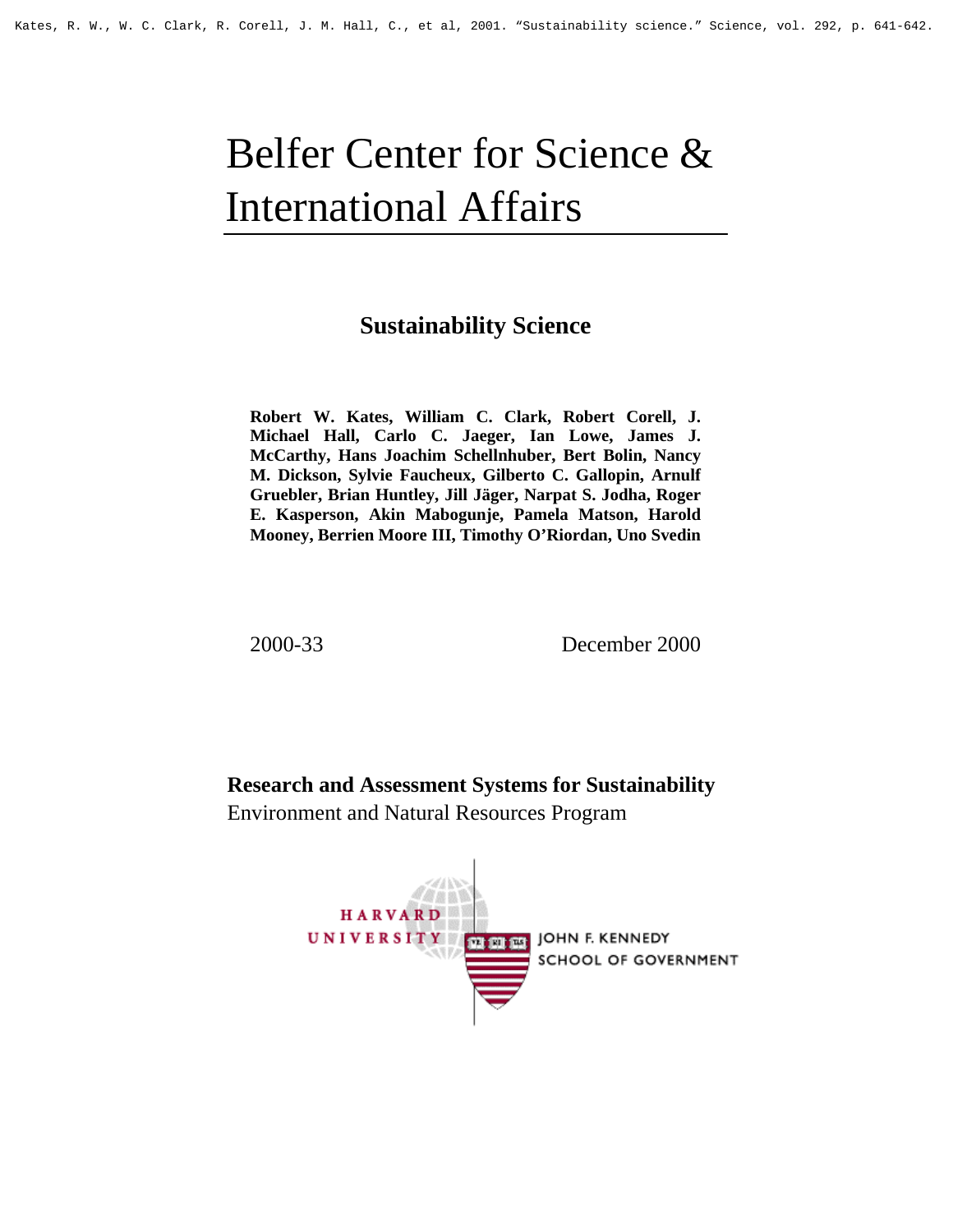#### **CITATION, CONTEXT, AND PROGRAM ACKNOWLEDGEMENTS**

This paper may be cited as: Kates, Robert W., William C. Clark, Robert Corell, J. Michael Hall, Carlo C. Jaeger, Ian Lowe, James J. McCarthy, Hans Joachim Schellnhuber, Bert Bolin, Nancy M. Dickson, Sylvie Faucheux, Gilberto C. Gallopin, Arnulf Gruebler, Brian Huntley, Jill Jäger, Narpat S. Jodha, Roger E. Kasperson, Akin Mabogunje, Pamela Matson, Harold Mooney, Berrien Moore III, Timothy O'Riordan, and Uno Svedin. 2000. "Sustainability Science." Research and Assessment Systems for Sustainability Program Discussion Paper 2000-33. Cambridge, MA: Environment and Natural Resources Program, Belfer Center for Science and International Affairs, Kennedy School of Government, Harvard University. Also published as Kennedy School of Government Faculty Research Working Paper RWP00-018, and submitted to *Science*, December 2000. Available at http://sust.harvard.edu. Comments are welcome and may be directed to William Clark at the Belfer Center for Science and International Affairs, John F. Kennedy School of Government, Harvard University, 79 John F. Kennedy Street, Cambridge, MA 02138; Email: William\_Clark@harvard.edu.

Robert Kates is an Independent Scholar in Trenton, ME; William Clark and Nancy Dickson are at the Kennedy School of Government, Harvard University; Robert Corell is with the Atmospheric Policy Program, American Meteorological Society and Harvard University; Carlo Jaeger and Hans Joachim Schellnhuber are at the Potsdam Institute for Climate Impact Research in Germany; J. Michael Hall is at the Office of Global Programs at the National Oceanic and Atmospheric Administration; Ian Lowe is at the School of Science at Griffith University in Australia; James J. McCarthy is at the Departments of Earth and Planetary Sciences and Organismic and Evolutionary Biology at Harvard University; Bert Bolin is at the Department of Meteorology, Stockholm University; Sylvie Faucheux is at the Centre d'Economie et d'ethique pour l'Environment et le Developpement, Universite de Versailles; Gilberto C. Gallopin is with the Division of Environment and Human Settlements of the Economic Commission for Latin America and the Caribbean in Chile; Arnulf Gruebler is at the International Institute for Applied Systems Analysis in Austria; Brian Huntley is at the National Botanical Institute in South Africa; Jill Jäger is at the International Human Dimension Programme on Global Environmental Change in Germany; Narpat S. Jodha is at the International Centre for Integrated Mountain Development in Nepal; Roger E. Kasperson is at the Stockholm Environment Institute; Akin Mabogunje is at the Development Policy Centre in Nigeria; Pamela Matson is at the Department of Geological and Environmental Sciences, Stanford University; Harold Mooney is at the Department of Biological Sciences, Stanford University; Berrien Moore III is at the Institute for the Study of Earth, Oceans, and Space at the University of New Hampshire; Timothy O'Riordan is at the Centre for Social and Economic Research on the Global Environment, University of East Anglia; Uno Svedin is with the Swedish Council for Planning and Coordination of Research (FRN).

The Research and Assessment Systems for Sustainability Program seeks to foster the design and evaluation of strategies with which the next generation of national and international global environmental change programs might more effectively integrate and support its research, assessment and decisionsupport activities. In particular, we intend to catalyze and contribute to three interrelated lines of work: 1) broadening the science-defined agenda for studying global environmental change to engage more explicitly the socially defined agenda for sustainable development; 2) deepening a place-based, integrated understanding of social and ecological vulnerability to global change; and 3) exploring the design and management of systems that can better integrate research, assessment and decision support activities on problems of global change and sustainability. The program seeks to contribute to the evolution of strategies for pursuing these goals through collaboration among a small, international set of leading scholars and program managers involved in the production, assessment, and application of knowledge relating to global environmental change.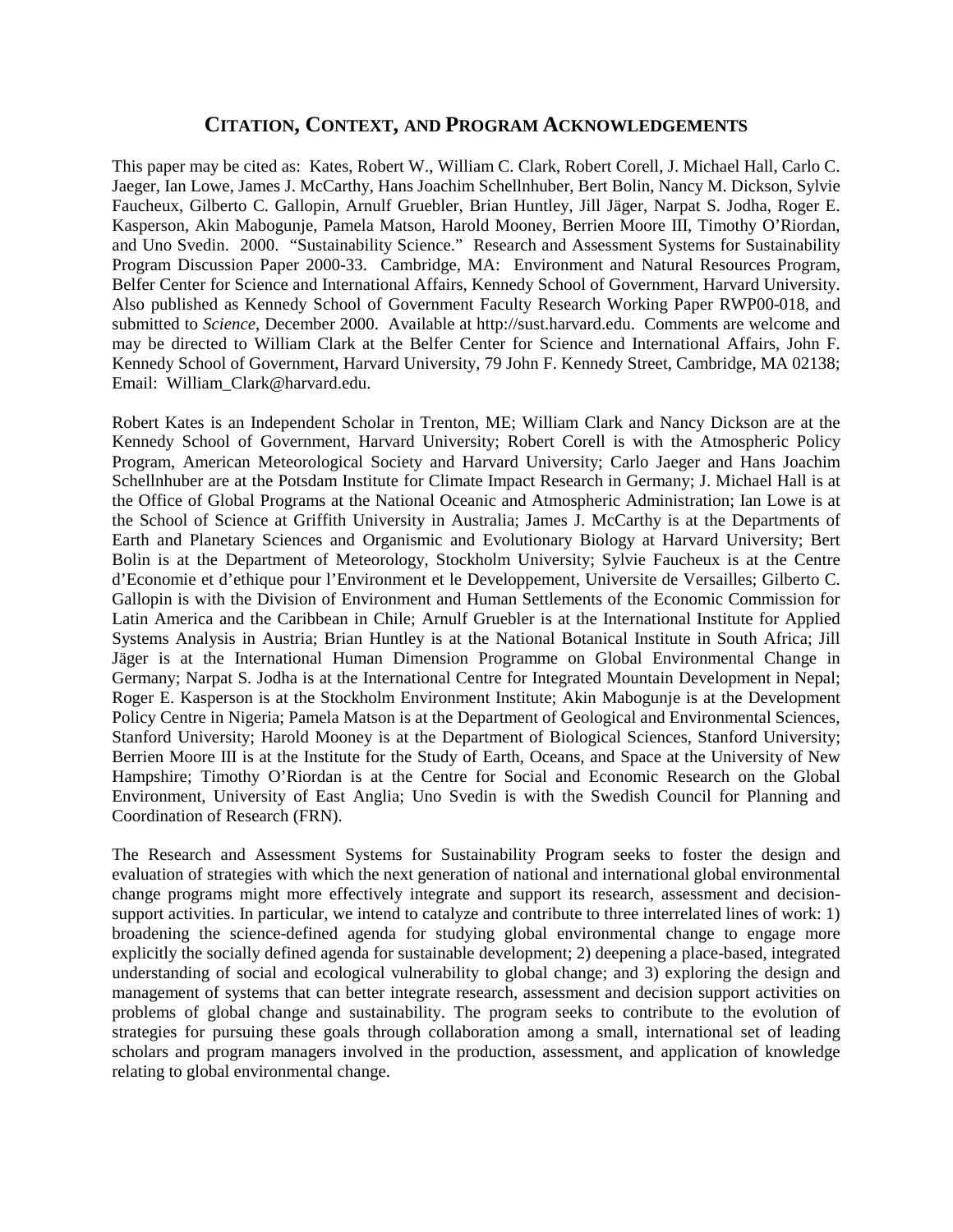The Research and Assessment Systems for Sustainability Program is supported by a core grant from the National Science Foundation (NSF) (award BCS-0004236) with contributions from the National Oceanic and Atmospheric Administration's Office of Global Programs. The views expressed in this paper are those of the authors and do not imply endorsement by any of the supporting institutions.

Publications of the Research and Assessment Systems for Sustainability Program can be found on the SUST web site at http://sust.harvard.edu. Further information on the SUST Program can be obtained from the program's Executive Director: Nancy Dickson, Belfer Center for Science and International Affairs, Kennedy School of Government, Harvard University, 79 JFK Street, Cambridge, MA 02138, telephone (617) 496-9469, telefax (617) 495-8963, Email nancy\_dickson@harvard.edu.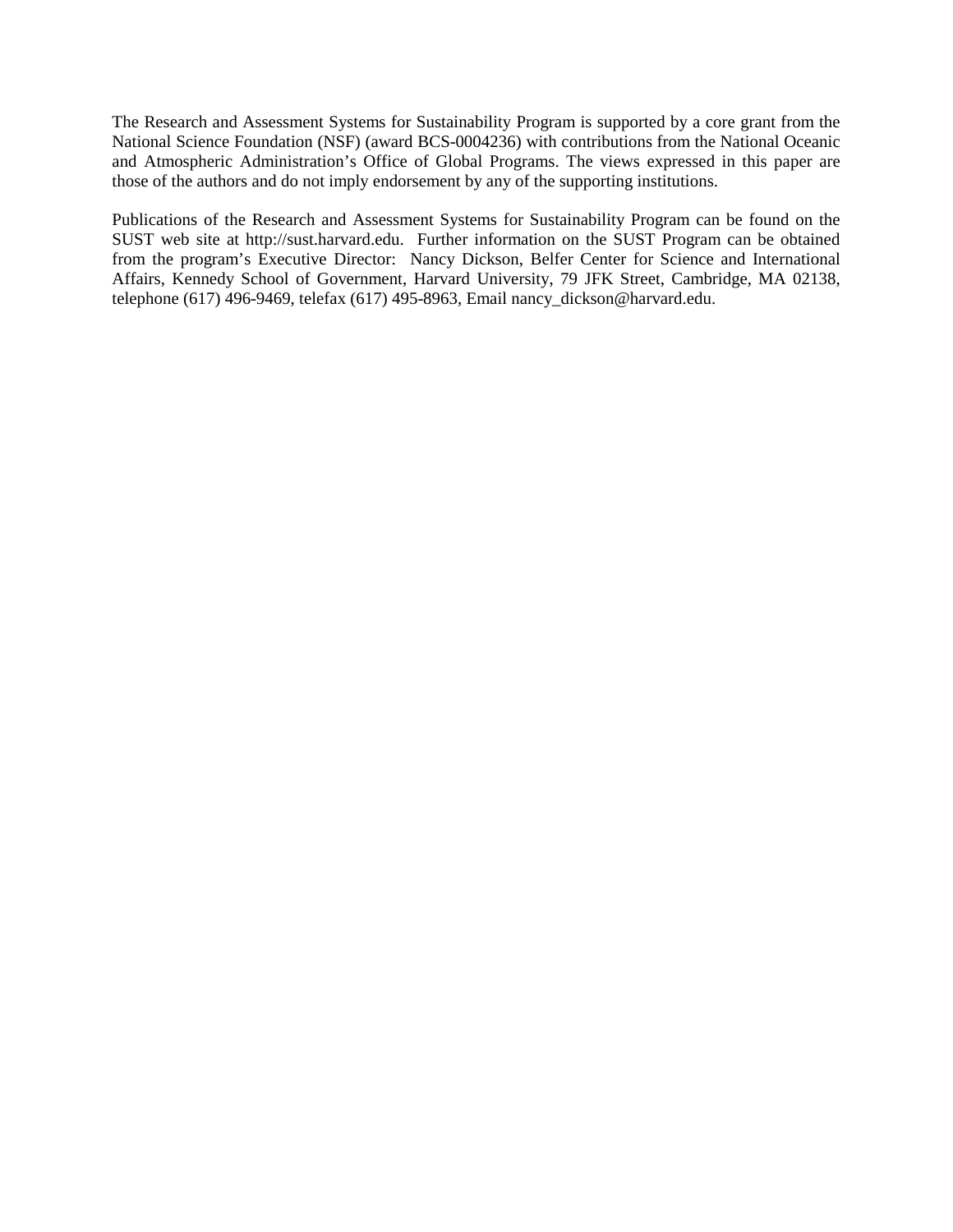#### **ABSTRACT**

The world's present development path is not sustainable. Efforts to meet the needs of a growing population in an interconnected but unequal and human-dominated world are undermining the Earth's essential life-support systems. Meeting fundamental human needs while preserving the life support systems of planet Earth will require a world-wide acceleration of today's halting progress in a transition toward sustainability. A significant response to this challenge has begun to emerge as a new field of sustainability science. This paper, written by a group of leading natural scientists, social scientists, and policy analysts from around the world, outlines the core questions of the field, the extensions of existing research strategies that will be required to address those questions successfully, and the institutional innovations that will be needed to develop an integrated system of research, assessment and decision support adequate for the task at hand.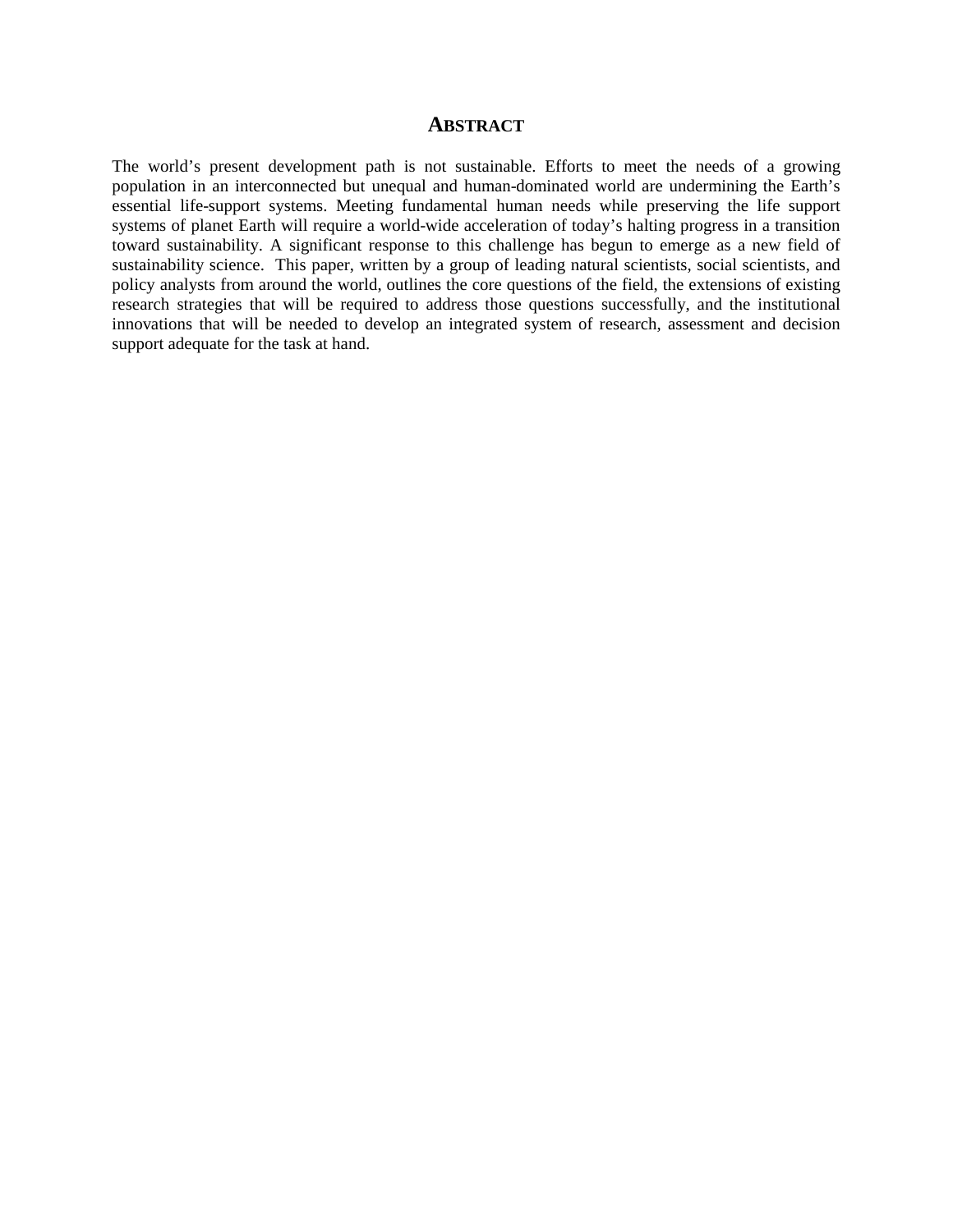## **TABLE OF CONTENTS**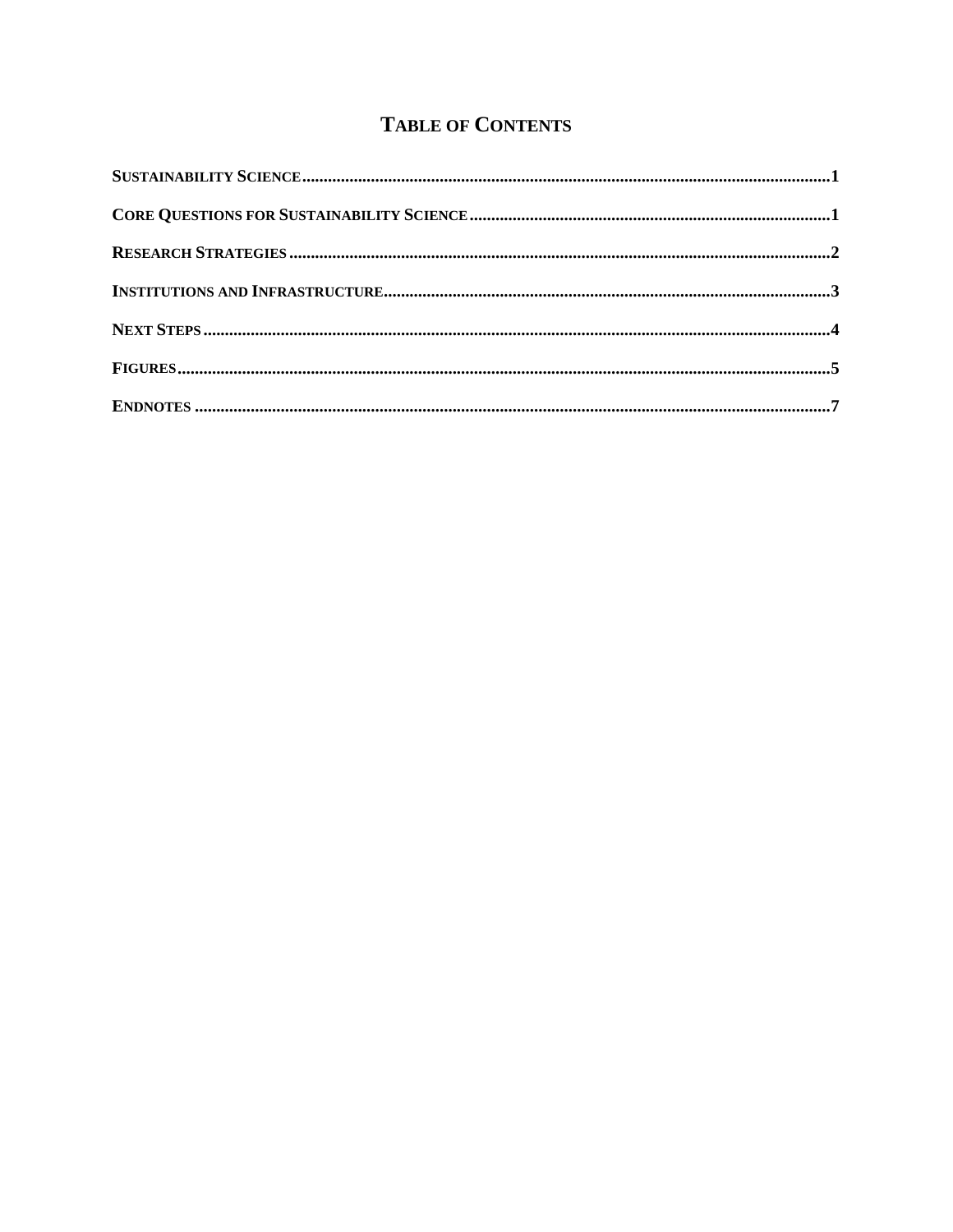#### <span id="page-5-0"></span>**SUSTAINABILITY SCIENCE**

The world's present development path is not sustainable. Efforts to meet the needs of a growing population in an interconnected but unequal and human-dominated world are undermining the Earth's essential life-support systems.<sup>1</sup> The extraordinary complexity of the challenges that lie ahead is suggested by today's emerging interactions among global environmental changes and the profound transformations underway in social and economic life. These include such diverse alterations of the earth as climate warming, land transformation, and loss of biological diversity, together with social transitions including a population that is growing more slowly, while aging and urbanizing; an economy that is globalizing while increasing both wealth and inequality in the face of persisting poverty; and a system of resource utilization that in the energy, manufacturing and agricultural sectors is making more with less even as it increases its overall demands on the earth to unprecedented levels. $<sup>2</sup>$  $<sup>2</sup>$  $<sup>2</sup>$ </sup>

Meeting fundamental human needs while preserving the life support systems of planet Earth will require a world-wide acceleration of today's halting progress in a transition toward sustainability. A significant response to this challenge from the scientific community has begun to emerge from various global and regional programs of environmental research,<sup>[3](#page-16-0)</sup> from the World's Scientific Academies (including individual reports from the African, Brazilian, and United States academies),<sup>[4](#page-16-0)</sup> from independent networks of scholars and scientists,<sup>[5](#page-16-0)</sup> and from the recent Friibergh workshop on sustainability science.<sup>[6](#page-16-0)</sup> Above all, a response has begun to emerge from science itself and the growing recognition across many disciplines of the need for synthesis and integration – needs that are being reflected in many new multidisciplinary research efforts and institutions.<sup>[7](#page-16-0)</sup> These various scientific efforts to promote the goals of a sustainability transition – meeting human needs while preserving the life support systems of the earth  $8 8 -$  are leading to the emergence of a new field of sustainability science.

#### **CORE QUESTIONS FOR SUSTAINABILITY SCIENCE**

Sustainability science focuses on the dynamic interactions between nature and society. Substantial understanding of those interactions has been gained in recent decades through work in environmental science that includes human action on the environment and environmental impacts on humans, work in social and development studies that seeks to account for environmental influences, and a small but growing body of interdisciplinary research.<sup>[9](#page-16-0)</sup> But we urgently need to move beyond these beginnings to shape a better general understanding of the rapidly growing interdependence of the nature-society system.

A growing body of evidence and experience suggests that the needed understanding must encompass the interaction of global processes with the ecological and social characteristics of particular places and sectors.<sup>10</sup> The regional character of much of what sustainability science is trying to explain means that relevant research will have to learn how to integrate the effects of key processes across the full range of scales from local to global.<sup>11</sup> It will also require fundamental advances in our ability to address such issues as the behavior of complex self-organizing systems, the responses, some irreversible, of the naturesociety system to multiple and interacting stresses, and the options for combining different ways of knowing and learning so that social actors with different agendas can act in concert under conditions of uncertainty and limited information.

With a view toward promoting the research necessary to achieve such advances, we propose in Box 1 and initial set of core questions for sustainability science. These are meant to complement the core questions of existing global change programs by focusing research attention on both the fundamental character of *interactions* between nature and society and on society's capacity to guide those interactions along more sustainable trajectories.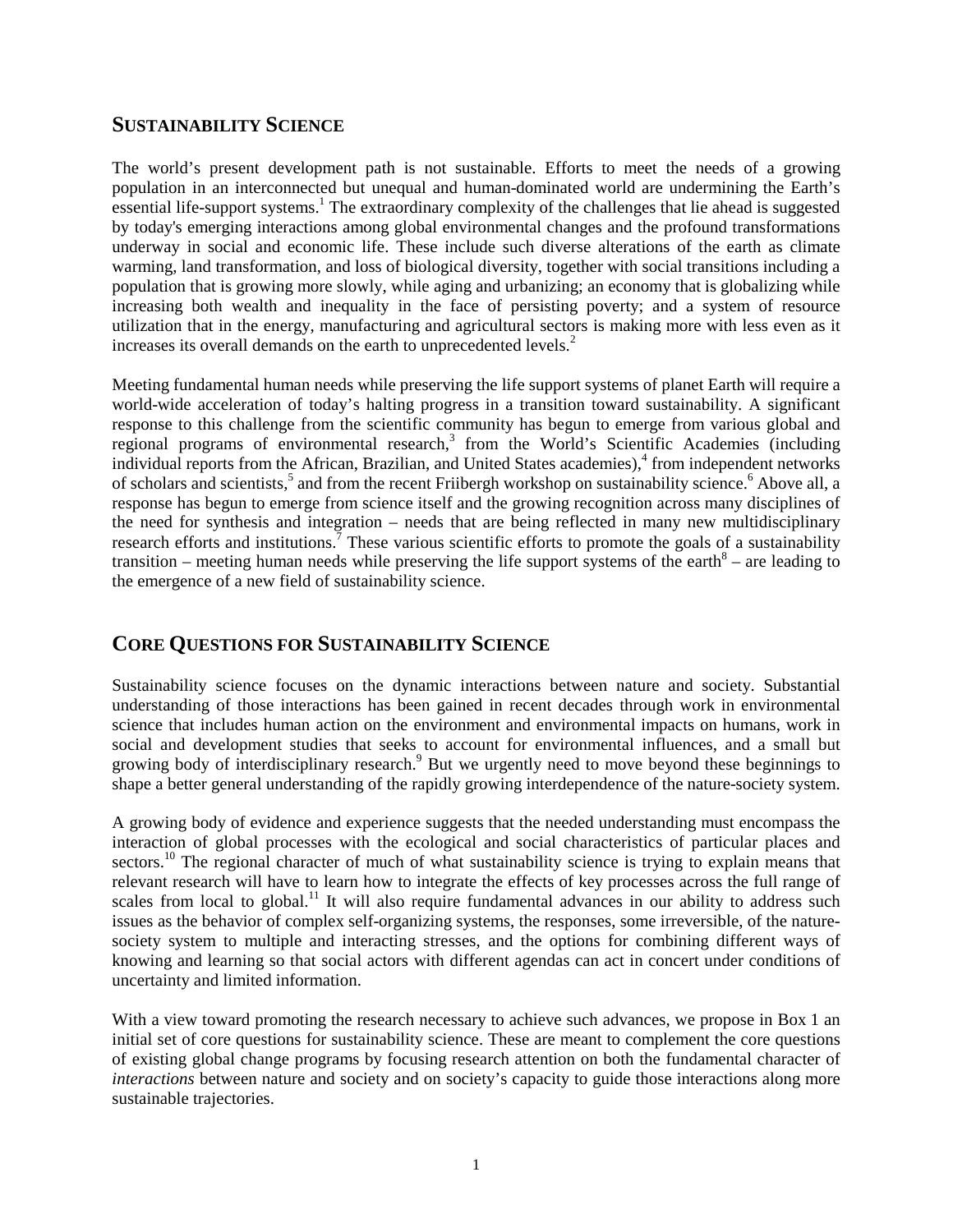#### **Box 1: Core Questions of Sustainability Science**

- <span id="page-6-0"></span>1. How can the dynamic interactions between nature and society – including lags and inertia – be better incorporated in emerging models and conceptualizations that integrate the Earth system, human development, and sustainability? $12$
- 2. How are long-term trends in environment and development, including consumption and population, reshaping nature-society interactions in ways relevant to sustainability?<sup>[13](#page-16-0)</sup>
- 3. What determines the vulnerability or resilience of the nature-society system in particular kinds of places and for particular types of ecosystems and human livelihoods?<sup>[14](#page-16-0)</sup>
- 4. Can scientifically meaningful "limits" or "boundaries" be defined that would provide effective warning of conditions beyond which the nature-society systems incur a significantly increased risk of serious degradation? $15$
- 5. What systems of incentive structures including markets, rules, norms and scientific information – can most effectively improve social capacity to guide interactions between nature and society toward more sustainable trajectories? $16$
- 6. How can today's operational systems for monitoring and reporting on environmental and social conditions be integrated or extended to provide more useful guidance for efforts to navigate a transition toward sustainability? $17$
- 7. How can today's relatively independent activities of research planning, monitoring, assessment, and decision support be better integrated into systems for adaptive management and societal learning? $18$

#### **RESEARCH STRATEGIES**

The sustainability science that is necessary to address these questions differs to a considerable degree in structure, methods and content, from science as we know it. In particular, sustainability science will need to (i) span the range of spatial scales between such diverse phenomena as economic globalization and local farming practices; (ii) account for both the temporal inertia and urgency of processes like ozone depletion; (iii) deal with functional complexity such as is evident in recent analyses of environmental degradation resulting from multiple stresses; and (iv) recognize the wide range of outlooks regarding what makes usable knowledge within both science and society. Given the magnitude of these challenges, it is clear that incomplete knowledge, and limitations in our ability to utilize it, will permanently challenge sustainability science as it tries to link research to action and to reconcile scientific excellence with social relevance.

What does this mean for the organization of the scientific fabric? It means, in particular, that sustainability science research must be created through processes of co-production in which scholars and stakeholders interact to define important questions, relevant evidence, and convincing forms of argument. The pertinent actions are not ordered linearly in the familiar sequence of scientific inquiry, where action lies outside the research domain. Rather, these are combined in entangled patterns relating to the problem to be tackled and the practical constraints of inquiry. The climate change issue illustrates this entanglement. In it, all stages of scientific exploration and practical application (e.g., predictive models *and* preventive action, scenario exploration of the future *and* impacts analysis of the past, government review of science *and* scientists commenting on policy) are occurring simultaneously and influencing each other.<sup>19</sup>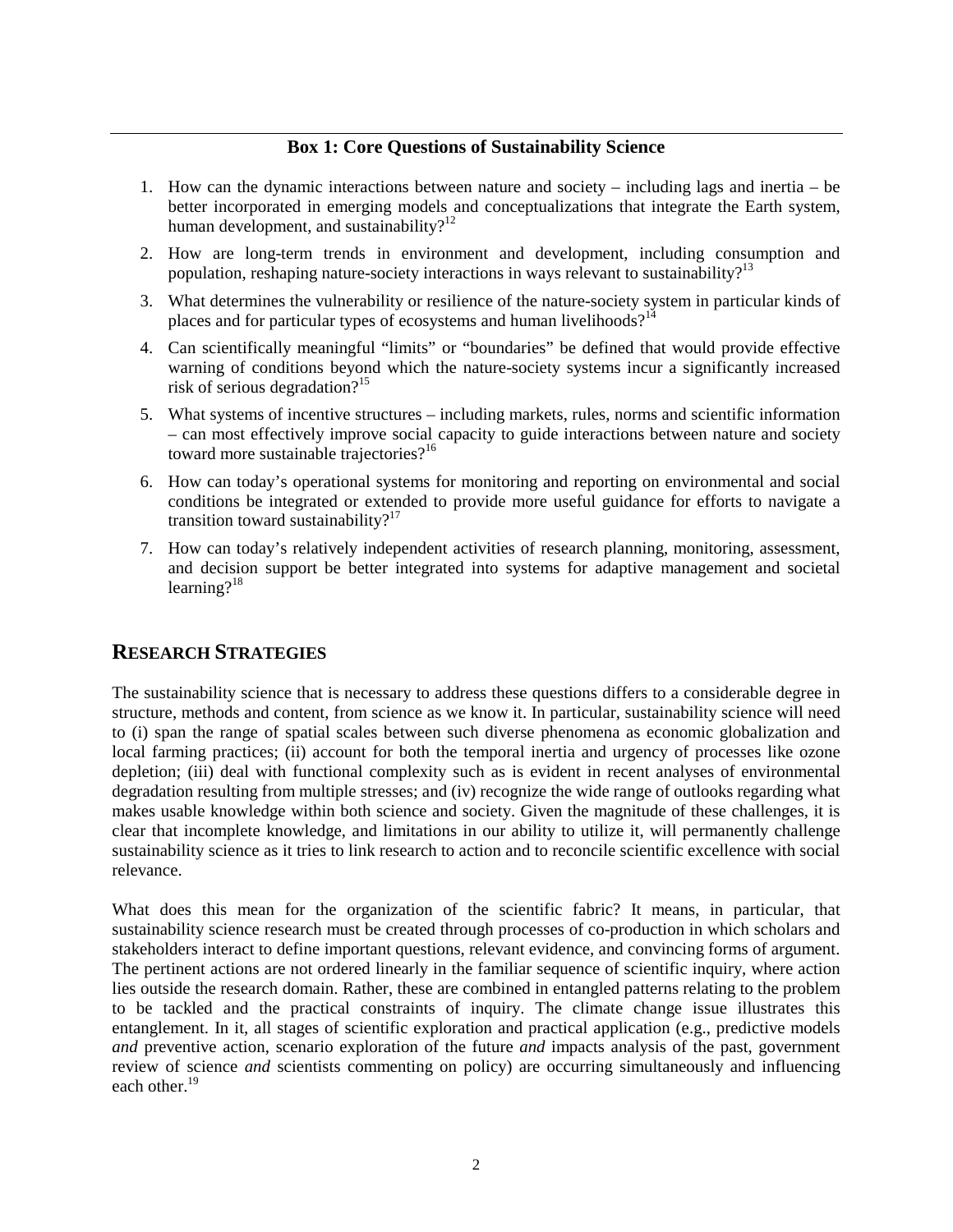<span id="page-7-0"></span>In each single stage of sustainability science research, novel schemes and techniques have to be used, extended or invented. Spanning the large range of spatial scales involved may require the construction of "macro-scopes" that blend remote sensing with ground-truth in conceptually rigorous ways.<sup>20</sup> The problem of mismatch between the time scales of action and those of classic scientific hypothesis testing, publication, and international assessment or review might be reduced by systematic use of networks to organize expert judgment.[21](#page-16-0) The challenge of complex outcomes from multiple stresses may be addressed by integrated place-based models that employ semi-qualitative representations of entire classes of dynamical behavior rather than seeking to predict exact trajectories into the future.<sup>22</sup> Inverse approaches that start from outcomes to be avoided and work backwards to identify relatively safe corridors could eventually circumvent many difficulties in standard environmental assessment and cost-benefit accounting.<sup>23</sup> Finally, new methodological approaches for decisions under a wide range of uncertainties in natural and socio-economic systems and their inertia are becoming available.<sup>24</sup>

The new quality of sustainability science makes explicit the character of social learning that was implicit in the scientific enterprise since its beginnings.<sup>25</sup> In a world put at risk by the unintended consequences of scientific progress, social trust in scientific knowledge claims and institutions cannot be taken for granted. Participatory procedures involving scientists, stakeholders, advocates, active citizens and users of knowledge are needed to transform knowledge claims into trustworthy, socially-robust, usable knowledge about the realities which matter in social and environmental change and in the transition to sustainability.<sup>26</sup> In addition, scientists will need to be increasingly sensitive to shifts in patterns of governance that could assist their endeavors.

#### **INSTITUTIONS AND INFRASTRUCTURE**

The scientific infrastructure needed to effect a transition to sustainability must build upon and evolve in concert with existing institutions that have served the scientific community during this recent quarter century of remarkable progress. However, major inadequacies and institutional barriers in these existing systems will require innovative means to ensure that urgent research questions relating to interactions of nature and society are addressed. Progress in sustainability science will require the fostering of problemdriven, interdisciplinary research; building capacity for this research, particularly in developing countries; creating coherent systems of research planning, operational monitoring, assessment and application; and providing reliable financial support for all of these endeavors over the long term. These institutions for sustainability science must foster the development of capacities ranging from rapid appraisal of knowledge and know-how needs in specific field situations, through global operational observation and reporting systems, to long-term integrated research on nature-society interactions in key places and regions of the world.

Generating adequate scientific capacity and institutional support in developing countries is particularly urgent in order to enhance resilience in regions that are most vulnerable to the multiple stresses that arise from rapid, simultaneous changes in social and environmental systems. Existing and novel funding mechanisms involving philanthropic foundations, businesses, and governmental and intergovernmental bodies should be explored to support these endeavors.

Efforts to increase scientific capacity will take place within a context of very different funding patterns, environmental concerns, and research orientations, aggravated by a deepening digital divide (see Figure 1). But the opportunity to rapidly bridge this information gap, and to share knowledge and new technologies and their benefits to even the most remote and disadvantaged communities, is a real possibility for the early decades of this century. Some of the new infrastructure needs can be met with internet-oriented systems that link interdisciplinary research teams across regions and users of scientific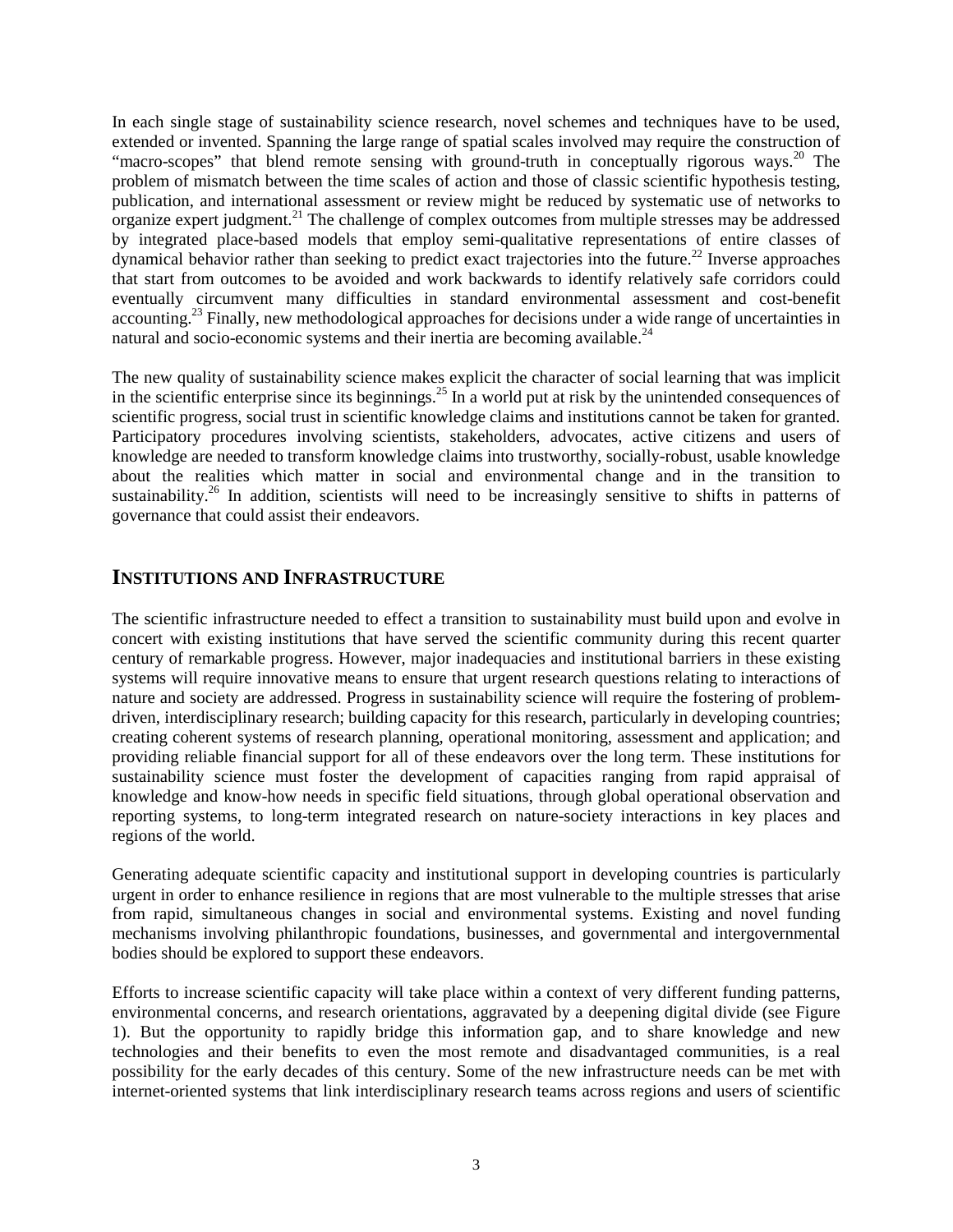<span id="page-8-0"></span>information with the scientists who provide it. A few institutions with wide ranging global capabilities are needed as well. But a comprehensive approach to capacity building will have to nurture in tandem with these global institutions many locally focused, trusted, and stable institutions that can integrate work situated in particular places and grounded in particular cultural traditions with the global knowledge system. Examples of such arrangements are few, but our experience includes such diverse examples as: mountain development in the Himalayas,<sup>27</sup> global ENSO forecasting and decision support systems in Africa,<sup>28</sup> scientific support for the Convention on Long-Range Transboundary Air Pollution in Europe,<sup>29</sup> the Yaqui Valley study of land-use change in Mexico,  $\frac{30}{9}$  and the Sustainable Cities Ph.D. program with its focus on Los Angeles.<sup>31</sup>

#### **NEXT STEPS**

In the coming years, sustainability science needs to move forward along three pathways. First, there should be wide discussion within the scientific community, North and South, of the particular novelty of the approach, its key questions, appropriate methodologies and institutional needs. Meetings of scientific academies and scholarly communities need to advance discussions of content, systems of inquiry, and infrastructure support for sustainability science. International environmental research programs and many regional and national affiliates are undertaking reviews, planning exercises and institutional experiments to consider refocusing or broadening their programs. The World Academies of Science have made a commitment to generate, share, and disseminate science in support of a transition towards sustainability. Consultations in Africa, Asia, Europe, Latin America, and North America will consider the place of sustainability science in regional centers and local research efforts. Following such an extended period of consideration and reflection on the substance and strategy of sustainability science, attention should be given to required institutional innovations and ways of achieving them.<sup>[32](#page-16-0)</sup>

A second pathway is to reconnect science to the political agenda for sustainable development, using in particular the forthcoming "Rio + 10" conference.<sup>33</sup> The idea of sustainable development emerged in the early 1980's from scientific perspectives on the relationship between nature and society. Over the last 15 years, however, with few exceptions, science and technology have not been active partners in the societal and political process of sustainable development. Scientists helped construct an agenda for science but had little impact on subsequent action.<sup>34</sup> Ten years later the emergence of sustainability science offers a more pertinent opportunity to help guide nature-society interactions along sustainable trajectories throughout the globe.

A third is research itself, currently underway across the continents, in groups small and large, on the character of nature-society interactions, on improving our ability to guide those interactions along sustainable trajectories, and on ways of promoting the social learning that will be necessary to navigate the transition to sustainability. It is along this pathway – in the field, in the simulation laboratory, in the users' meeting, and in the quiet study – that sustainability science will flourish.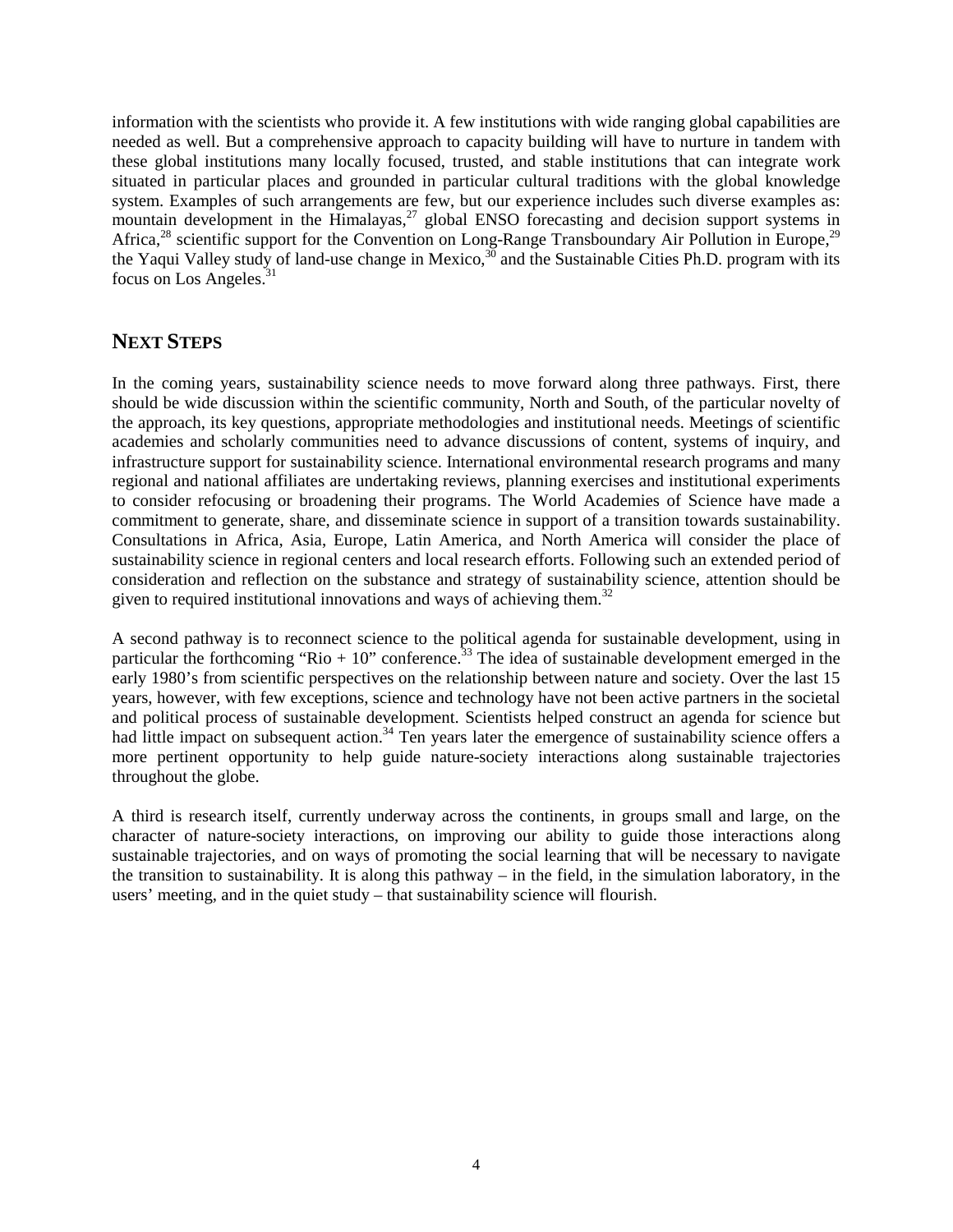### <span id="page-9-0"></span>**FIGURES**

**Figure 1.** Sustainability Science within a Divided World. A cartoon-like view of the sharp contrast in both perceptions and realities of resource distribution between countries of the "North" and "South." The research of the "North" is global in orientation, theory-driven, and draws upon technological knowledge. The much smaller research effort of the "South" is local in orientation, action-driven, and draws upon traditional knowledge. The socio-economic, environmental, and knowledge dichotomies are exacerbated by the deepening "digital divide."

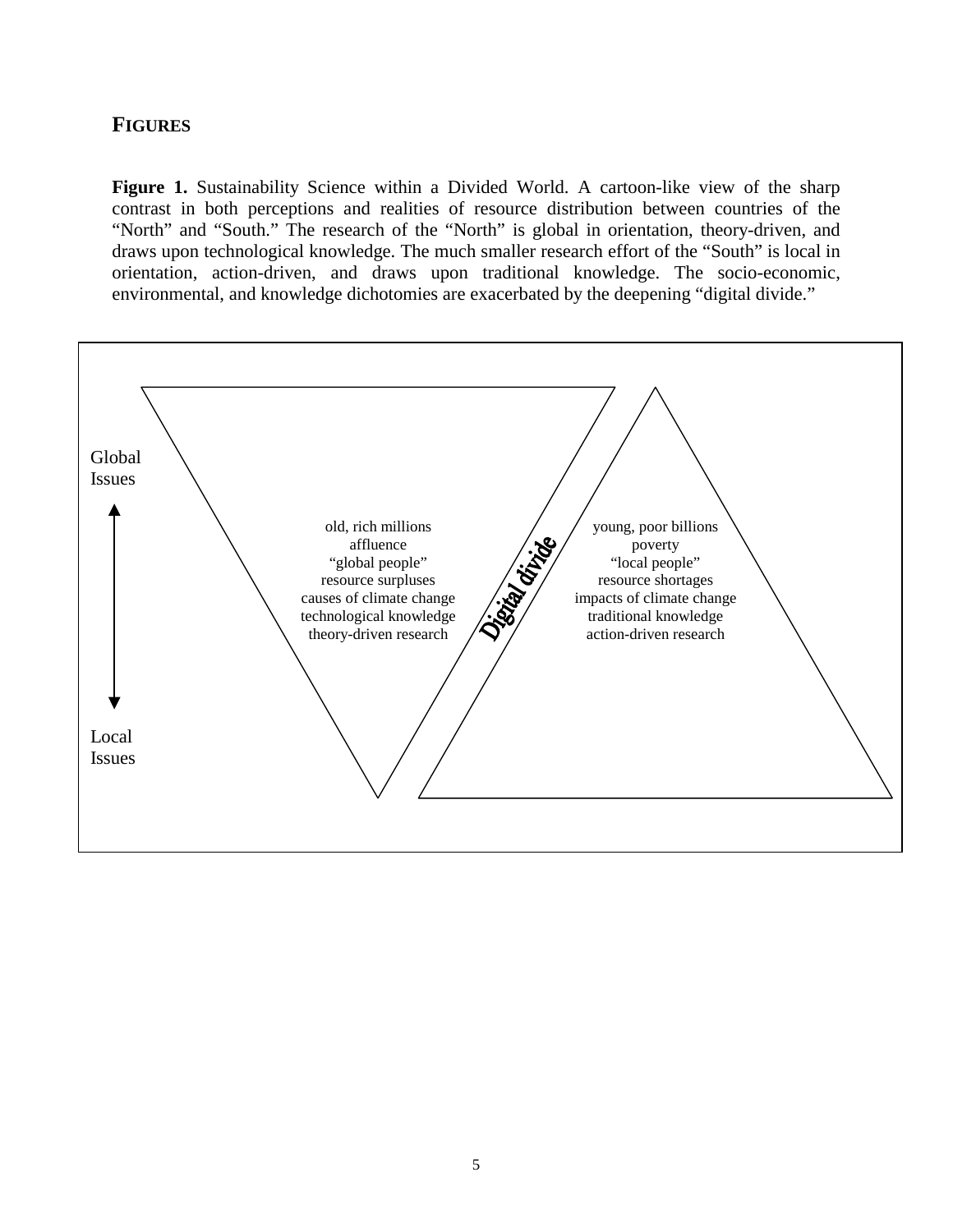### <span id="page-10-0"></span>**ENDNOTES**

l <sup>1</sup> Kofi Annan, *We, the Peoples: The Role of the United Nations in the 21<sup><i>st*</sup> Century (United Nations, New York, 2000), http://www.un.org/millennium/sg/report/full.htm; National Research Council, Board on Sustainable Development, *Our Common Journey: A Transition Toward Sustainability* (National Academy Press, Washington, D.C., 1999), http://www.nap.edu/catalog/9690.html; Robert Watson, John A. Dixon, Steven P. Hamburg, Anthony C. Janetos, Richard H. Moss, *Protecting Our Planet, Securing Our Future* (UN Environment Programme, Nairobi, 1998), http://www-esd.worldbank.org/planet/; President's Committee of Advisers on Science and Technology (PCAST), Panel on Biodiversity and Ecosystems, *Teaming with Life: Investing in Science to Understand and Use America's Living Capital* (The White House, Washington, D.C., March 1998), http://www.whitehouse.gov/WH/EOP/OSTP/Environment/html/teamingcover.html; Peter M. Vitousek et al., "Human domination of the Earth's ecosystems," *Science* 277: 494-499 (1997).

2 United Nations Environment Programme (UNEP), *Global Environmental Outlook 2000* (Earthscan, London, 2000), http://grid.cr.usgs.gov/geo2000/; J. R. McNeill, *Something New Under the Sun: An Environmental History of the 20th Century World* (Norton, New York, 2000); United Nations Development Programme (UNDP), *Human Development Report 1998: Human Development to Eradicate Poverty* (United Nations, New York, 1997), http://www.undp.org/hdro/97.htm; B. L. Turner II et al., eds., *The Earth as Transformed by Human Action: Global and Regional Changes in the Biosphere over the Past 300 Years* (Cambridge University Press, Cambridge, New York, 1990).

<sup>3</sup> These include the scientific programs advanced by the United Nations Economic and Social Council (UNESCO), *Science for the 21st Century: A New Commitment* (statement of the World Conference on Science held in Budapest in 1999), http://www.unesco.org/science/wcs/eng/intro\_framework.htm; the International Geosphere Biosphere Programme (IGBP), http://www.igbp.kva.se/index.html; the International Human Dimensions Programme on Global Environmental Change (IHDP), http://www.uni-bonn.de/ihdp/; the World Climate Research Programme (WCRP), http://www.wmo.ch/web/wcrp/wcrp-home.html; DIVERSITAS (the international programme of biodiversity science), http://www.icsu.org/DIVERSITAS/; START (the global change SysTem for Analysis, Research and Training), http://www.start.org/; the European Commission's *Fifth Framework Programme: Putting Research at the Service of the Citizen,* http://www.cordis.lu/fp5/src/over.htm; the United Nations Conference on Environment and Development (UNCED) *Agenda 21:The United Nations Programme of Action from Rio* (United Nations, New York, 1993), http://www.un.org/esa/sustdev/agenda21.htm; J. C. I. Dooge et al., eds., *An Agenda of Science for Environment and Development into the 21st Century* (Cambridge University Press, Cambridge, 1992).

<sup>4</sup> See the World's Scientific Academies' *Transition to Sustainability in the 21<sup>st</sup> Century* (Tokyo Summit of May 2000), http://interacademies.net/intracad/tokyo2000.nsf/all/sustainability\_statement; C. E. Rocha-Miranda, ed., "Transition to Global Sustainability: The Contributions of Brazilian Science" (Academia Brasiliera de Ciências, Rio de Janeiro, 2000), http://www.abc.org.br/eventos/trabsim99\_en.htm; the African Academy of Sciences' Tunis Declaration: Millennial Perspective on Science, Technology and Development in Africa and its Possible Directions for the Twenty-first Century (Fifth General Conference of the African Academy of Sciences, Hammamet, Tunisia, 23-27 April 1999), http://www.unesco.org/general/eng/programmes/science/wcs/meetings/afr\_hammamet\_99.htm; the United States National Research Council, Board on Sustainable Development, *Our Common Journey: A Transition Toward Sustainability* (National Academy Press, Washington, D.C., 1999), http://www.nap.edu/catalog/9690.html. To these reports from Academies of Science should also be added a remarkable series of *Annual Reports* by the German Advisory Council on Global Change (WGBU), http://www.wbgu.de/wbgu\_publications.html.

<sup>5</sup> For example, the program of The Resilience Alliance,  $\frac{http://www.resalliance.org/index.html}{http://www.resalliance.org/index.html}$  (2000); G. C. Gallopín, S. Funtowicz, M. O'Connor, J. Ravetz, "Science for the 21st century: From social contract to the scientific core," *International Journal of Social Science* 168 (In Press); Arnulf Grubler, "Managing the global environment," *Environmental Science and Technology* 34: 184A-187A (2000); Berrien Moore III, "Sustaining Earth's life support systems – The challenge for the next decade and beyond," *Global Change NewsLetter* 41: 1-2 (2000); Timothy O'Riordan, "Environmental science on the move," in *Environmental Science for Environmental Management*, Timothy O'Riordan, ed. (Prentice Hall, Harlow, 2000), pp. 1-27; D. Yencken, D. Wilkinson*, Resetting the Compass: Australia's Journey Towards Sustainabilit*y (CSIRO Publishing, Collingwood, 2000); S. Funtowicz,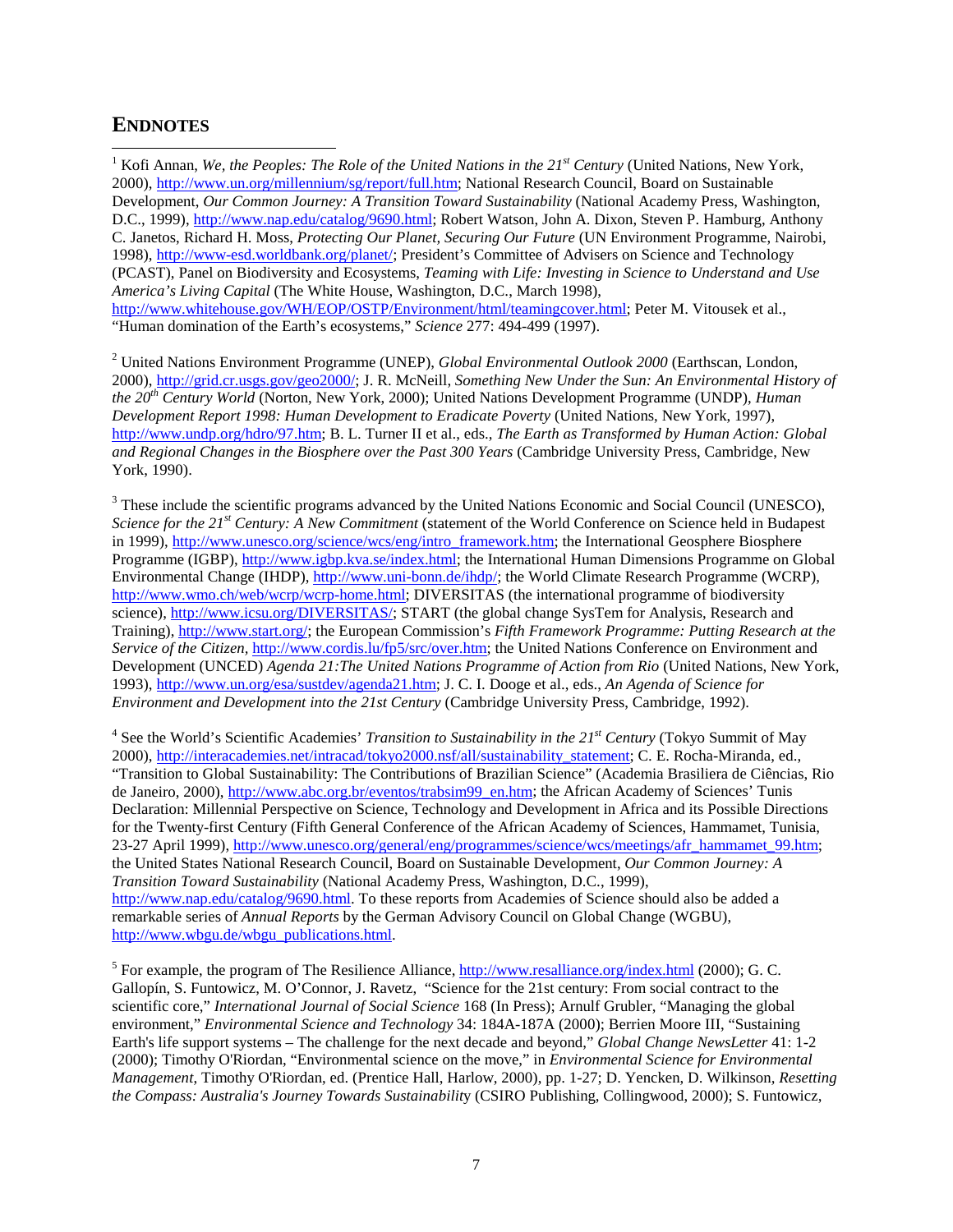l M. O'Connor, eds., "Science for sustainable development," special issue of *International Journal of Sustainable Development* 2: 3 (1999); Jane Lubchenco, "Entering the century of the environment: A new social contract for science," *Science* 279: 491-497 (1998); P. Raskin, G. Gallopin, P. Gutman, A. Hammond, R. Swart, *Bending the Curve: Toward Global Sustainability*, A report of the Global Scenario Group, Stockholm Environment Institute PoleStar Series Report No. 8 (Stockholm Environment Institute, Stockholm, 1998),

http://www.gsg.org/gsgpub.html; H. J. Schellnhuber, V. Wenzel, eds., *Earth System Analysis: Integrating Science for Sustainability* (Springer-Verlag, Berlin, 1998); Robert W. Kates, "Sustaining life on the earth," *Scientific American* 271(4): 114 (1994); German Advisory Council on Global Change (WBGU), *Conservation and Sustainable Use of the Biosphere* (Earthscan, London, 2001), http://www.wbgu.de/wbgu\_jg1999\_engl.html.

<sup>6</sup> The Sustainability Science Workshop took place on October 10-14, 2000 at Friibergh Manor, Örsundsbro, Sweden. All of the authors of this article were workshop participants. It was hosted by the Swedish Council for Planning and Coordination of Research and made possible by financial contributions from the Swedish Council, the David and Lucile Packard Foundation, the Office of Global Programs, U.S. National Oceanic and Atmospheric Administration and other U.S. Global Change Agencies, and the U.S. National Science Foundation. The Organizing Committee included William C. Clark, Robert Corell, Bert Bolin, Robert Kates, Jane Lubchenco, John Schellnhuber and Uno Svedin. Further information on the workshop and its follow-up are tracked in the Sustainability Science Forum, http://sustainabilityscience.org.

7 See, for example, the following essays from the *Global Change Newsletter* No. 38 (1999): Berrien Moore III, "Meeting tomorrow's challenges," p. 2; Coleen Vogel, "Facing the challenges of the new millennium," pp. 3-4; Jill Jaeger, "The IGBP Congress from an IHDP perspective," pp. 5-6; German Advisory Council on Global Change (WBGU), *Conservation and Sustainable Use of the Biosphere* (Earthscan, London, 2001), http://www.wbgu.de/wbgu\_jg1999\_engl.html; National Science Board, *Environmental Science and Engineering for the 21st Century: The Role of the National Science Foundation* (National Science Board, Arlington, VA, 2000) http://www.nsf.gov/pubs/2000/nsb0022/start.htm; the European Commission's *Fifth Framework Programme: Putting Research at the Service of the Citizen,* http://www.cordis.lu/fp5/src/over.htm; Synthesis and integration of the sciences of sustainability are a major focus of the Global Change Open Science Conference (Amsterdam, July 2001), http://www.sciconf.igbp.kva.se/fr.html.

 $8$  The major documents addressing a sustainability transition employ a variety of conceptualizations, but nearly all define the transition in terms of these two major goals. See the analysis in National Research Council, Board on Sustainable Development*,* "Our common journey," in *Our Common Journey: A Transition Toward Sustainability* (National Academy Press, Washington, D.C., 1999), pp. 21-58, http://www.nap.edu/catalog/9690.html.

<sup>9</sup> A sampling of the kinds of interdisciplinary perspectives on which sustainability science is building includes Thomas E. Graedel, "The evolution of industrial ecology," *Environmental Science and Technology* 34(1): 28A-31A (2000); Timothy O'Riordan, Chris Church, "Synthesis and context," in *Globalism, Localism and Identity: Fresh Perspectives on the Transition to Sustainability in Europe* (Earthscan, London, 2000); Jeffrey D. Sachs, "A new map of the world," *The Economist* 355: 81-83 (June 24, 2000); Anders Wijkman, "Sustainable development requires integrated approaches," *Policy Sciences* 32(4): 345-350 (1999); Fikret Berkes, Carl Folke, eds., *Linking Social and Ecological Systems: Management Practices and Social Mechanisms for Building Resilience* (Cambridge University Press, Cambridge, 1998); Narpat S. Johda, "Reviving the social system—ecosystem links in the Himalayas," in *Linking Social and Ecological Systems*, Fikret Berkes, Carl Folke, eds. (Cambridge University Press, Cambridge, 1988), pp. 285-310; Peter Cebon, Urs Dahinden, Huw Davies, Dieter Imboden, Carlo G. Jaeger, eds., *Views from the Alps: Regional Perspectives on Climate Change* (MIT Press, Cambridge, 1998); Gretchen Daily, Partha Dasgupta, Bert Bolin, Pierre Crosson, et al., "Food production, population growth, and the environment," *Science* 281:1291- 1292 (1998); Pamela A. Matson, Rosamond Naylor, Ivan Ortiz-Monasterio, "Integration of environmental, agronomic, and economic aspects of fertilizer management," *Science* 280: 112-115 (1998); Steve Rayner, E. L. Malone, eds., *Human Choice and Climate Change* (Batelle Press, Columbus, Ohio, 1998); Jared M. Diamond, *Guns, Germs, and Steel: The Fates of Human Societies* (W. W. Norton and Company, New York, 1997); S. Faucheux, M. O'Connor, J. van der Straaten, eds., *Sustainable Development: Concepts Rationalities and Strategies* (Kluwer, Dordrecht, 1997); Keith Pezzoli, "Sustainable development: A transdisciplinary overview of the literature," *Journal of Environmental Planning and Management* 40(5): 549-574 (1997); J. Kasperson, R. E. Kasperson, B. L. Turner II, eds., *Regions at Risk: Comparisons of Threatened Environments* (United Nations University Press, Tokyo, 1995);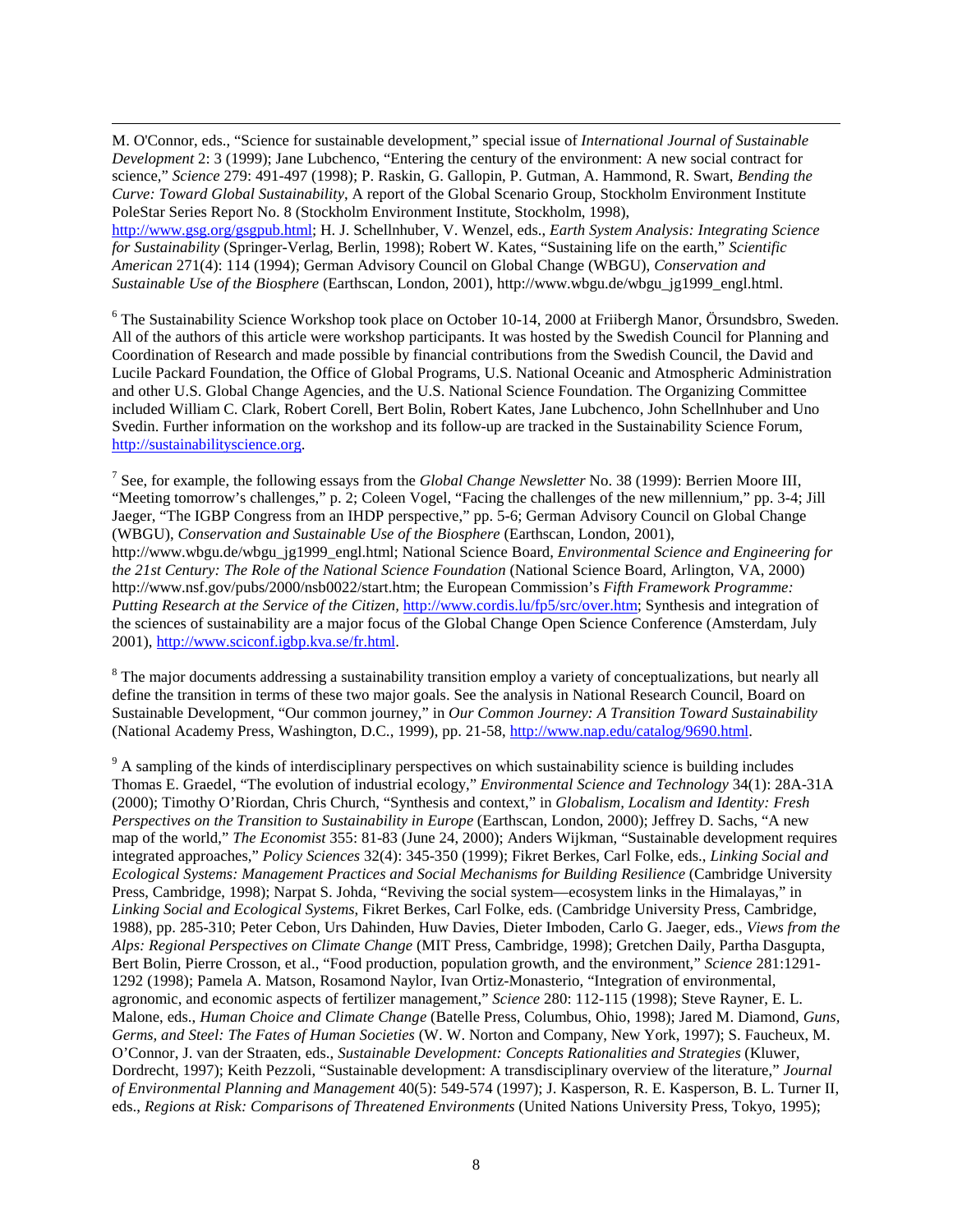l W. C. Clark, R. E. Munn, eds., *Sustainable Development of the Biosphere* (Cambridge University Press, Cambridge, 1986); R. W. Kates, J. H. Ausubel, M. Berberian, eds., *Climate Impact Assessment: Studies of the Interaction of Climate and Society*, ICSU/SCOPE Report No. 27 (John Wiley, Chichester, 1985).

10 National Research Council, Committee on Global Change Research, *Global Environmental Change: Research Pathways for the Next Decade* (National Academy Press, Washington, D.C., 1999), p. 533, http://www.nap.edu/catalog/5992.html. National Research Council, Board on Sustainable Development, *Our Common Journey: A Transition Toward Sustainability* (National Academy Press, Washington, D.C., 1999), p. 8, http://www.nap.edu/catalog/9690.html; C. S. Holling, "Regional responses to global change," *Conservation Ecology*  1(2): 3 (1997), http://www.consecol.org/vol1/iss2/art3; German Advisory Council on Global Change (WBGU), *World in Transition: The Research Challenge*, Annual Report 1996 (Springer-Verlag, Berlin, 1997), http://www.wbgu.de/wbgu\_publications.html.

<sup>11</sup> David W. Cash, Susanne C. Moser, "Linking global and local scales: Designing dynamic assessment and management processes," *Global Environmental Change* 10(2): 109-120 (2000); Clark Gibson, Elinor Ostrom, Toh-Kyeong Ahn, "The concept of scale and the human dimensions of global change: A survey," *Ecological Economics* 32(2): 217-239 (2000); Thomas J. Wilbanks, Robert W. Kates, "Global change in local places: How scale matters," *Climatic Change* 43(3): 601-628 (1998); G. Peterson, C. R. Allen, C. S. Holling, "Ecological resilience, biodiversity, and scale," *Ecosystems* 1(1): 6-18 (1998); Thomas Rosswal, Robert G. Woodmansee, Paul G. Risser*, Scales and Global Change: Spatial and Temporal Variability in Biospheric and Geospheric Processes* (John Wiley and Sons, New York, 1988); William C. Clark, "Scales of climate impacts," *Climatic Change* 7: 5-27 (1985).

 $12$  For discussions of existing work on, and possible approaches to, this question see International Geosphere Biosphere Programme, "global analysis, integration and modeling," http://gaim.unh.edu/ (2000); H. J. Schellnhuber, "Earth system analysis and the second Copernican revolution," *Nature* 402: C19-23 (1999); National Research Council, Committee on Global Change Research, *Global Environmental Change: Research Pathways for the Next Decade* (National Academy Press, Washington, D.C., 1999), p. 531ff, http://www.nap.edu/catalog/5992.html; National Research Council, Board on Sustainable Development, "Exploring the future," in *Our Common Journey: A Transition Toward Sustainability* (National Academy Press, Washington, D.C., 1999), pp. 133-184, http://www.nap.edu/catalog/9690.html.

 $13$  For a critical discussion of contemporary thinking on trends shaping a sustainability transition, see National Research Council, Board on Sustainable Development, "Trends and transitions," in *Our Common Journey: A Transition Toward Sustainability* (National Academy Press, Washington, D.C., 1999), pp. 59-132, http://www.nap.edu/catalog/9690.html; Arnulf Grübler, *Technology and Global Change* (Cambridge University Press, Cambridge, 1998); D. S. Landes, *The Wealth and Poverty of Nations: Why Some are so Poor and Some so Rich* (W. W. Norton and Co., New York, 1998); United Nations, *Critical Trends: Global Change and Sustainable Development* (United Nations, New York, 1997); M. Gell-Mann, *The Quark and the Jaguar: Adventures in the Simple and Complex* (W. H. Freeman, New York, 1994); J. G. Speth, "The transition to a sustainable society," *Proceedings of the National Academy of Sciences 89: 870-872 (1992); William C. Clark, "Visions of the 21"* century: Conventional wisdom and other surprises in the global interactions of population, technology and environment," in *Perspective 2000: Proceedings of a conference sponsored by the Economic Council of Canada*, K. Newton, T. Schweitzer, J. P. Voyer, eds. (Economic Council of Canada, Ottawa, 1988), pp. 7-32.

<sup>14</sup> An overview of current thinking on vulnerability is given in W. C. Clark et al., "Assessing Vulnerability to Global Environmental Risks," Report of the Workshop on Vulnerability to Global Environmental Change, 22-25 May 2000, Airlie House, Warrenton, Virginia. Research and Assessment Systems for Sustainability Program Discussion Paper 2000-12 (Environment and Natural Resources Program, Belfer Center for Science and International Affairs, Kennedy School of Government, Harvard University, Cambridge, MA, 2000), http://ksgnotes1.harvard.edu/BCSIA/sust.nsf/pubs/pub1; and Thomas E. Downing, "Toward a vulnerability science," *IHDP Update 2000* (3) http://www.uni-bonn.de/ihdp/IHDPUpdate0003/contents.htm. Representative research is reported in Thomas E. Downing et al., *Climate Change Vulnerability: Toward a Framework for Understanding Adaptability to Climate Change* (Environmental Change Unit, University of Oxford, Oxford, 2000); S. C. Lonergan, ed*., Environmental Change, Adaptation, and Security* (Kluwer, Dordrecht, 1999); Roger E. Kasperson, Jeanne X. Kasperson, B.L. Turner II, "Risk and criticality: Trajectories of regional environmental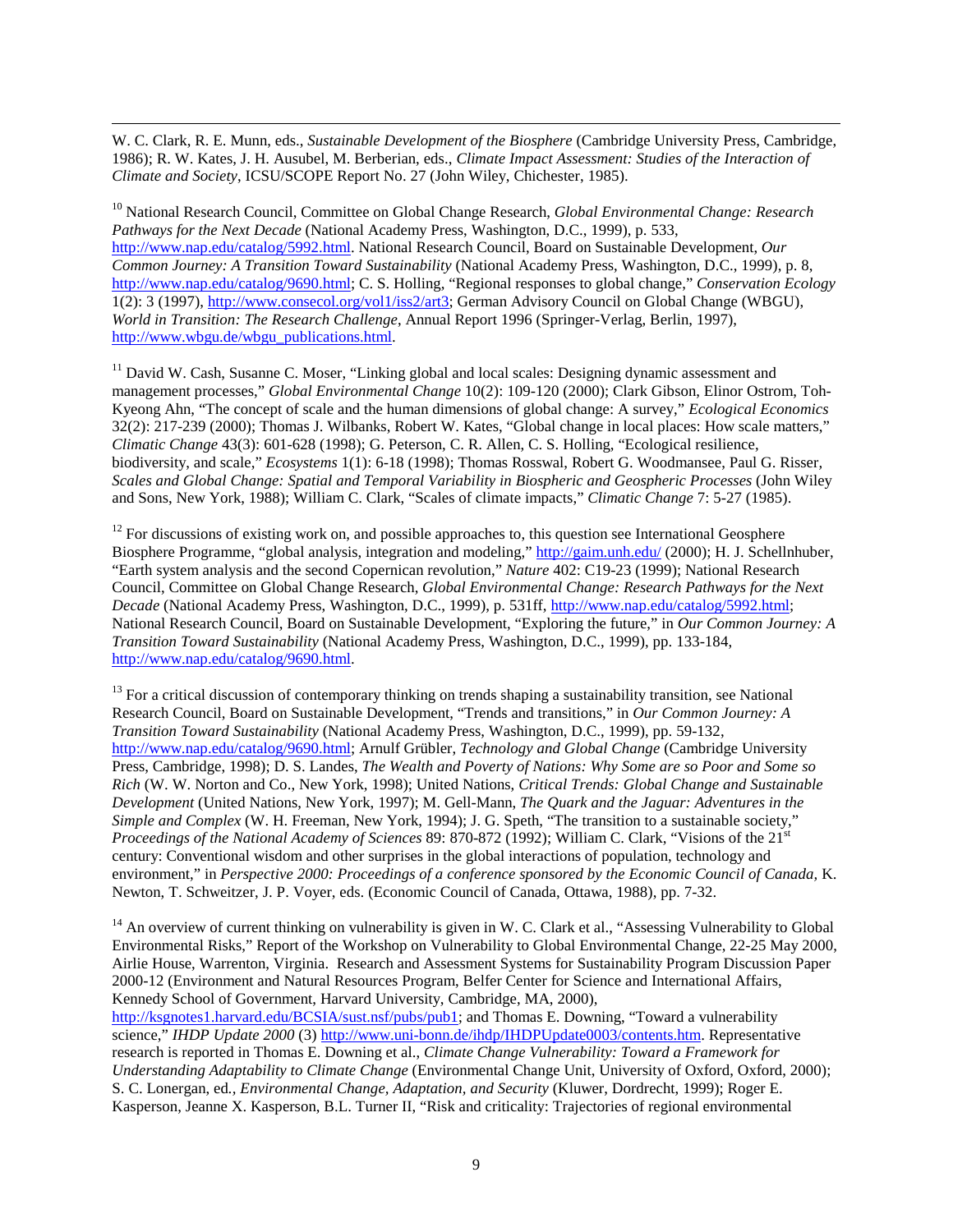l degradation," *Ambio* 28(6): 562-68 (1999); Coleen Vogel, *LUCC Newsletter* 3, 15 (1999), http://www.unibonn.de/ihdp/lucc/publications/luccnews/news3/coleen.html; George E. Clark et al., "Assessing the vulnerability of coastal communities to extreme storms: The case of Revere, MA., USA.," *Mitigation and Adaptation Strategies for Global Change* 3: 59-82 (1998); Coleen Vogel, "Vulnerability and global environmental change," *LUCC Newsletter* 3: 1-13 (1998); Susan L. Cutter, "Vulnerability to environmental hazards," *Progress in Human Geography* 20(4): 529-539 (1996); Jesse C. Ribot, Antonio Rocha Magalhaes, Stahis Panagides, eds., *Climate Variability, Climate Change and Social Vulnerability in the Semi-Arid Tropics* (Cambridge University Press, Cambridge, 1996).

The current state of the debate on system resilience can be sampled in G. D. Peterson, "Scaling ecological dynamics: Self-organization, hierarchical structure, and ecological resilience," *Climatic Change* 44(3): 291-309 (2000); L. Gunderson, "Resilience, flexibility and adaptive management—antidotes for spurious certitude*?*" *Conservation Ecology* 3(1): 7 (1999), http://www.consecol.org/vol3/iss1/art7; C. S. Holling, "Engineering resilience vs. ecological resilience," in *Engineering within Ecological Constraints*, P. C. Schulze, ed. (National Academy Press, Washington, D.C., 1996), pp. 31-43; D. Tilman, J. A. Downing, "Biodiversity and stability in grasslands," *Nature* 367: 363-365 (1994).

<sup>15</sup> The problematical nature of contemporary concepts of carrying capacity, critical loads, irreversibility and thresholds are reviewed in M. S. Cresser, "The critical loads concept: Milestone or millstone for the new millennium?" *Science of the Total Environment* 249(1-3): 51-62 (2000); R. A. Skeffington, "The use of critical loads in environmental policy making: A critical appraisal," *Environmental Science and Technology* 33(11): 245A-252A (1999); S. R. Carpenter, D. Ludwig, W. A. Brock, "Management of eutrophication for lakes subject to potentially irreversible change," *Ecological Applications* 9(3): 751-771 (1999); K. Arrow, B. Bolin, R. Costanza, P. Dasgupta, C. Folke, C. S. Holling, B. O. Jansson, S. Levin, K. G. Maler, C. Perrings, D. Pimentel, "Economic growth, carrying capacity, and the environment," *Ecological Applications* 6(1): 13-15 (1996); G. C. Daily, P. R. Ehrlich, "Socioeconomic equity, sustainability, and Earth's carrying capacity," *Ecological Applications* 6(4): 991-1001 (1996); J. E. Cohen, "Population growth and earth's human carrying capacity," *Science* 269: 341-346 (1995); C. S. Holling, "The resilience of terrestrial ecosystems: Local surprise and global change," in *Sustainable Development of the Biosphere*, W. C. Clark, R. E. Munn, eds. (Cambridge University Press, Cambridge, 1986).

16 An excellent review of the problem of incentives from a multi-problem perspective is T. Sandler, *Global Challenges: An Approach to Environmental, Political, and Economic Problems* (Cambridge University Press, Cambridge, 1997). A sampling of additional perspectives is provided by L. H. Goulder, I. W. H. Parry, R. C. Williams et al., "The cost-effectiveness of alternative instruments for environmental protection in a second-best setting," *Journal of Public Economics* 72(3): 329-360 (1999); F. Schneider, J. Volkert, "No chance for incentiveoriented environmental policies in representative democracies? A public choice analysis," *Ecological Economics*  31(1): 123-138 (1999); J. B. Wiener, "Global environmental regulation: Instrument choice in legal context," *Yale Law Journal* 108(4): 677-800 (1999); B. Gustafsson, "Scope and limits of the market mechanism in environmental management," *Ecological Economics* 24(2-3): 259-274 (1998); N. O. Keohane, R. L. Revesz , R. N. Stavins, "The choice of regulatory instruments in environmental policy," *Harvard Environmental Law* 22(2): 313-367 (1998); E. Gawel, "Mixed instrument strategy in environmental policy: Economic considerations on a new policy approach," *Jahrbuch Sozialwissenschaft* 43 (2): 267-286 (1992).

 $17$  An especially insightful discussion of the role of indicator and information systems is provided in Donella Meadows, *Indicator and Information Systems for Sustainable Development: A Report to the Balaton Group* ( The Sustainability Institute, Hartland Four Corners, VT, 1998), http://iisd1.iisd.ca/pdf/s\_ind\_2.pdf; and Kai N. Lee, *Compass and Gyroscope* (Island Press, Washington, D.C., 1993). A review of challenges currently facing the field are given in National Research Council, Board on Sustainable Development, "Reporting on the transition," *Our Common Journey: A Transition Toward Sustainability* (National Academy Press, Washington, D.C., 1999), pp. 233- 274, http://www.nap.edu/catalog/9690.html.

 $18$  An overview of the historical performance of such systems is given in D. E. Bell, W. C. Clark, V. W. Ruttan. "Global research systems for sustainable development: agriculture, health and environment," in *Agriculture, Environment and Health: Sustainable Development in the 21st Century*, V.W. Ruttan, ed. (University of Minnesota Press, Minneapolis, 1994), pp. 358-379. More recent developments are outlined in David W. Cash, "Distributed assessment systems: An emerging paradigm of research, assessment and decision making for environmental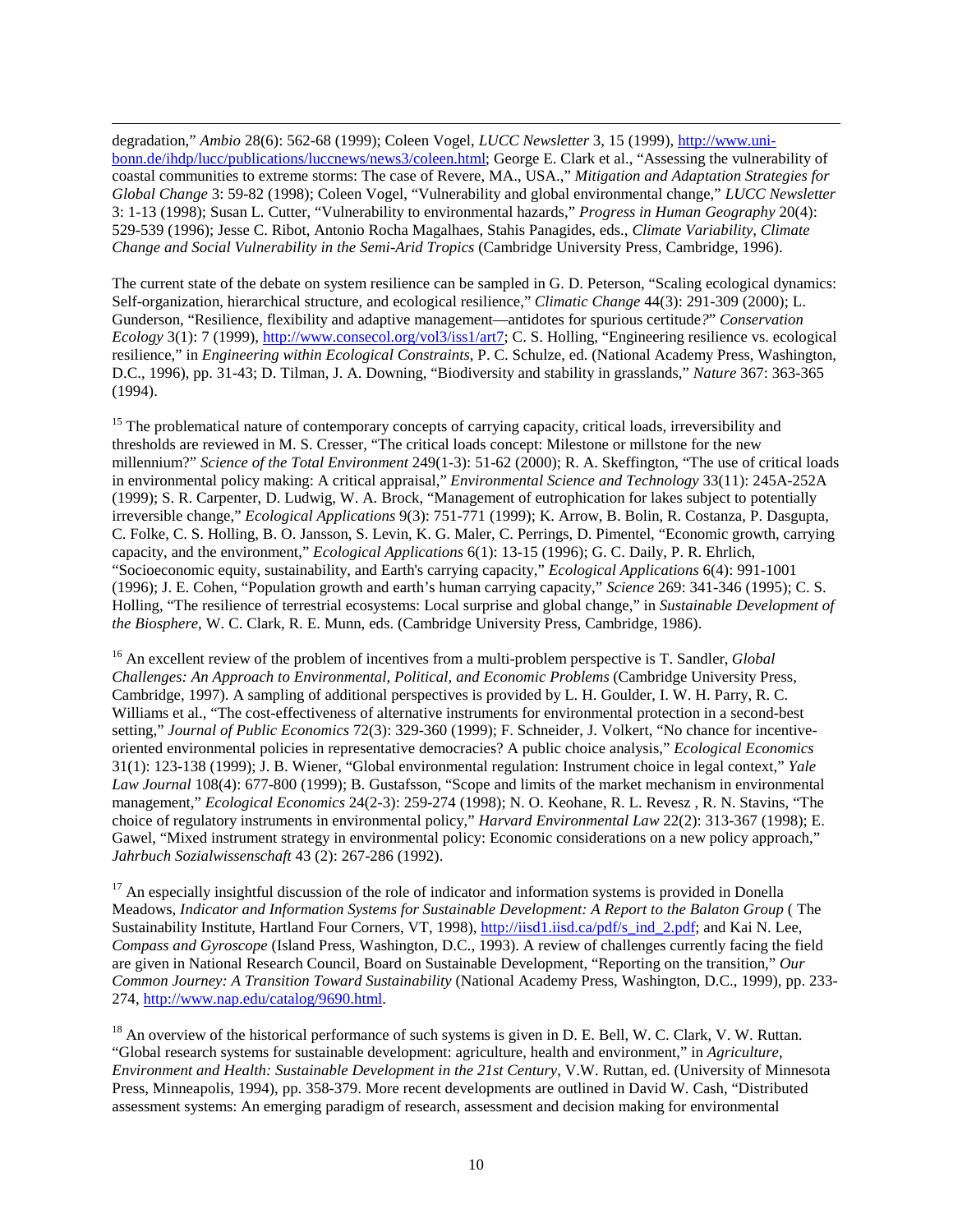change," *Global Environmental Change* 10(4): 241-244 (2000); David H. Guston, William Clark, Terry Keating, David Cash, Susanne Moser, Clark Miller, Charles Powers, "Report of the Workshop on Boundary Organizations in Environmental Policy and Science," 9-10 December 1999, Bloustein School of Planning and Public Policy, Rutgers University, Belfer Center for Science and International Affairs (BCSIA) Discussion Paper 2000-32 (Environmental and Occupational Health Sciences Institute at Rutgers University and UMDNJ-RWJMS, New Brunswick, NJ; Global Environmental Assessment Project, Environment and Natural Resources Program, Kennedy School of Government, Harvard University, Cambridge, MA, 2000), http://environment.harvard.edu/gea/pubs/huru1.html; B. L. Johnson, "Introduction to the special feature: Adaptive management - scientifically sound, socially challenged?" *Conservation Ecology* 3(1): 10 (1999), http://www.consecol.org/vol3/iss1/art10; L. Gunderson, "Resilience, flexibility and adaptive management - - antidotes for spurious certitude?" *Conservation Ecology* 3(1): 7 (1999), http://www.consecol.org/vol3/iss1/art7; Thomas M. Parris, C. A. Zracket, W. C. Clark, "Usable Knowledge for Managing Responses to Global Environmental Change: Recommendations to Promote Collaborative Assessments and Information Systems," Belfer Center for Science and International Affairs (BCSIA) Discussion Paper E-98-26 (Environment and Natural Resources Program, Kennedy School of Government, Harvard University, Cambridge, MA, 1998), http://environment.harvard.edu/gea/pubs/e-98-26.html; C. Walters, "Challenges in adaptive management of riparian and coastal ecosystems," *Conservation Ecology* 1(2):1 (1997), http://www.consecol.org/vol1/iss2/art1.

l

<sup>19</sup> Bert Bolin, The Intergovernmental Panel on Climate Change (IPCC). Prepared for the *UNEP Encyclopedia on the Global Environment* (forthcoming).

 $20$  See, for example, the program of The Center for the Study of Institutions, Population, and Environmental Change (CIPEC), http://www.cipec.org/foundations/ (2000); proposals by H. J. Schellnhuber, "'Earth system' analysis and the second Copernican revolution," *Nature* 402: C19-23 (1999); and the review by the National Research Council, Committee on the Human Dimensions of Global Change, *People and Pixels: Linking Remote Sensing and Social Science* (National Academy Press, Washington, D.C., 1998), http://books.nap.edu/catalog/5963.html.

 $21$  There is the buoyant field of so-called belief networks which formalize the process of causal hind-casting through expert judgment gradually improved by new pieces of information. See, for example, O. Varis, "A belief network approach to optimization and parameter estimation: Application to resource and environmental management," *Artificial Intelligence* 101: 135-163 (1998); S. Kuikka, O. Varis, "Uncertainties of climatic change impacts in Finnish watersheds: A Bayesian network analysis of expert knowledge," *Boreal Env. Res*. 2: 109-128 (1997); Olli Varis, "BeNe-EIA: A Bayesian approach to expert judgment elicitation with case studies on climate change impacts on surface waters," *Climatic Change* 37(3): 539-564 (1997); Dave Upendra, "Probabilistic reasoning and Baysian belief networks," *Journal of the Operational Research Society* 47(5): 721-722 (1996); Bruce Abramson, "The design of belief network-based systems for price forecasting," *Computers and Electrical Engineering* 20(2): 163- 180 (1994); J. Pearl, *Probabilistic Reasoning in Intelligent Systems* (Morgan Kaufmann Pub., San Mateo, California, 1988).

<sup>22</sup> See, for example, G. Petschel-Held, M. K. B. Lüdeke, "Integrating case studies on global change by means of qualitative differential equations," *Integrated Assessment* (forthcoming); Gerhard Petschel-Held et al., "Syndromes of global change: A qualitative modeling approach to assist global environmental management," *Environmental Modeling and Assessment*, 4: 295-314 (1999); G. Brajnik, M. Lines, "Qualitative modeling and simulation of socioeconomic phenomena, " *Internet Journal of Artificial Societies and Social Simulation*, 1(1) (1998), http://www.soc.surrey.ac.uk/JASSS/1/1/2.html; H. J. Schellnhuber, A. Block, M. Cassel-Gintz, J. Kropp, G. Lammel, W. Lass, R. Lienenkamp, C. Loose, M. K. B. Lüdeke, O. Moldenhauer, G. Petschel-Held, M. Plöchl, F. Reusswig, "Syndromes of global change," *GAIA* 6: 19-34 (1997); German Advisory Council on Global Change (WGBU), "Designing a syndrome-based research structure: A case study on the Sahel syndrome," in *World in Transition: The Research Challenge* (Springer, Berlin, 1996), section C6, http://www.wbgu.de/wbgu\_jg1996\_kurz\_engl.html; U. Heller, P. Struss, "Qualitative model composition and transformation for improving environmental decision support," *Umweltinformatik Aktuell* 10: 358-367 (1996).

<sup>23</sup> See, for example, G. Yohe, F. Toth, "Adaptation and the guardrail approach to tolerable climate change policy," *Climate Change* 43, 103-128 (2000); H. Dowlatabadi, "Climate change thresholds and guardrails for emissions," *Climatic Change* 41: 297-301 (1999); G. Petschel-Held, H.J. Schellnhuber, T. H. Bruckner, F. L. Toth, K.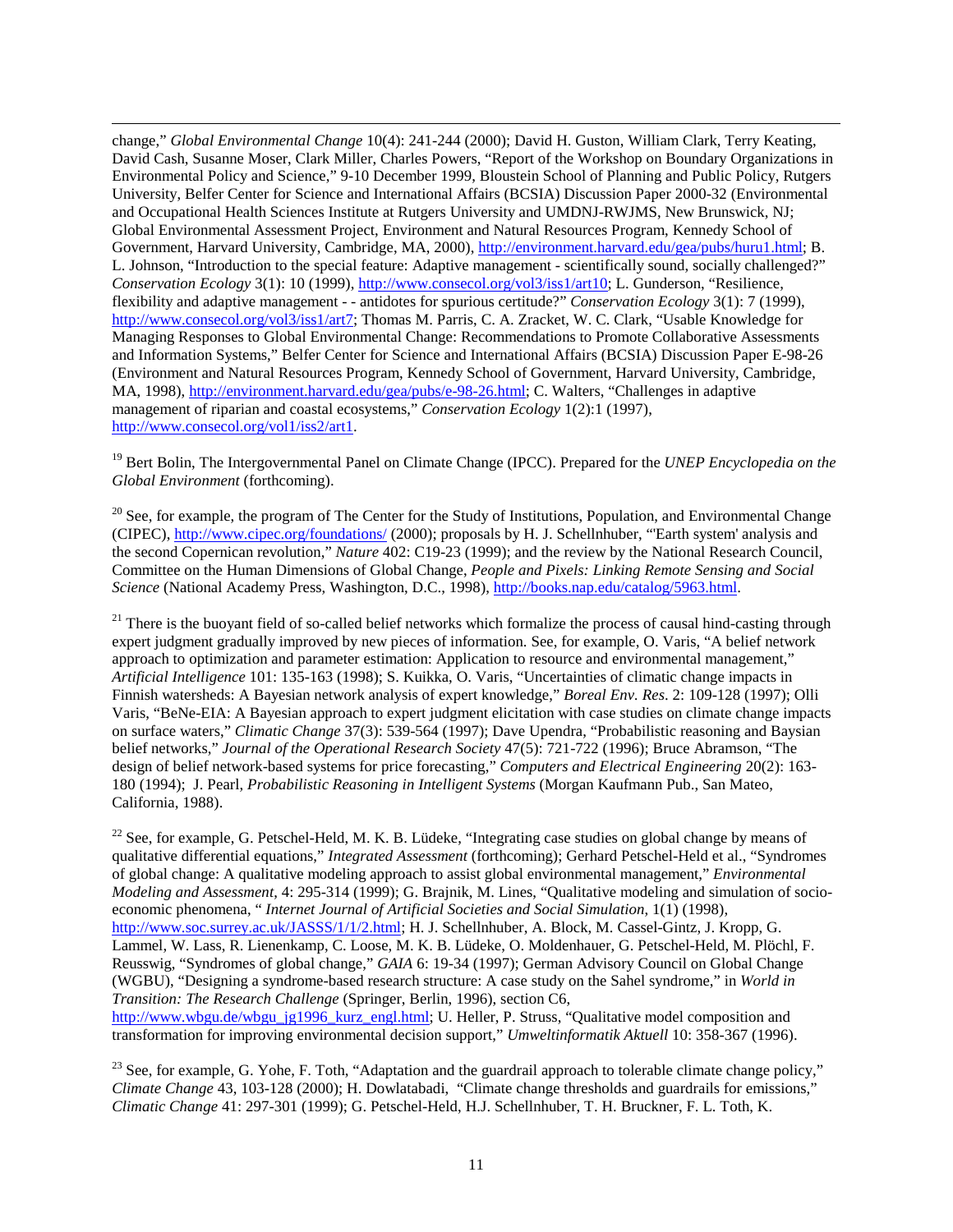l Hasselmann, "The tolerable windows approach: Theoretical and methodological foundations," *Climatic Change* 41: 303-331 (1999); G. Yohe, "The tolerable windows approach: Lessons and limitation," *Climatic Change* 41: 283-295 (1999); R. Swart, M. Berk, M. Janssen, E. Kreileman, R. Leemans, "The safe landing approach: Risks and trade-offs in climate change," in *Global Change Scenarios of the 21st Century – Results from the IMAGE 2.1 Model,* J. Alcamo, R. Leemans, E. Kreileman, eds. (Pergamon, Oxford, 1998); J. Alcamo, E. Kreileman, "Emission scenarios and global climate protection," *Global Environmental Change* 6 (4): 305-334 (1996).

<sup>24</sup> Jill Jaeger, ed., "The EFIEA Workshop on Uncertainty," (European Forum on Integrated Environmental Assessment, Baden-bei-Wien, July 1999), http://www.vu.nl/english/o\_o/instituten/IVM/research/efiea/badenrep.pdf; A. Gritsevskyi, N. Nakicenovic, "Modeling uncertainty of induced technological change," *Energy Policy* 28: 907- 921 (2000); A. Grubler, N. Nakicenovic, D. G. Victor, "Modeling technological change: Implications for the global environment," *Annual Review of Energy and the Environment* 24: 545-569 (1999); M. Ha-Duong, M. J. Grubb, J. C. Hourcade, "Influence of socio-economic inertia and uncertainty on optimal CO2 emission abatement," *Nature* 390: 270-273 (1997); R. J. Lempert, M. E. Schlesinger, S. C. Bankes, "When we don't know the costs or the benefits: Adaptive strategies for abating climate change," *Climatic Change* 33: 235-274 (1996).

25 Edward A. Parson, William C. Clark, "Sustainable development as social learning," in *Barriers and Bridges to the Renewal of Ecosystems and Institutions*, Lance H. Gunderson, C. S. Holling, S. S. Light, eds. (Columbia University Press, New York, 1995), pp. 428-460; Robert Brandom, *Making it Explicit: Reasoning, Representing, and Discursive Commitment* (Harvard University Press, Cambridge, 1988).

<sup>26</sup> Sylvie Faucheux, C. Hue, "Politique environnementale et politique technologique: Vers une prospective concertative," *Natures Sciences Sociétés* 8(3): 31-44 (2000); Sylvie Faucheux, M. O'Connor, "Technosphère vs ecosphère—choix technologiques et menances environnementales: Signaux faibles, controverses et décisions," *Futuribles* 25: 29-59 (2000); S. O. Funtowicz, J. Ravetz, M. O'Connor, "Challenges in the utilisation of science for sustainable development," *International Journal of Sustainable Development* 1(1): 99-108 (1998); Michael Gibbons, Helga Nowotny, Camille Limoges, Simon Schwartzman, Peter Scott, Martin Trow, *The New Production of Knowledge: The Dynamics of Science and Research in Contemporary Societies* (Sage, London, 1994).

27 Narpat S. Johda, "Reviving the social system—ecosystem links in the Himalayas," in *Linking Social and Ecological Systems*, Fikret Berkes, Carl Folke, eds. (Cambridge University Press, Cambridge, 1998).

<sup>28</sup> Anthony Patt, "Communicating Probabilistic Forecasts to Decision Makers: A Case Study of Zimbabwe," Belfer Center for Science and International Affairs (BCSIA) Discussion Paper 2000-19 (Environment and Natural Resources Program, Kennedy School of Government, Harvard University, Cambridge, MA, 2000), http://environment.harvard.edu/gea/pubs/2000-19.html.

<sup>29</sup> Willemijn Tuinstra, Leen Hordijk, Markus Amann, "Using computer models in international negotiations," *Environment* 41(9): 32-42 (1999).

<sup>30</sup> Pamela Matson, R. Naylor, I. Ortiz-Monasterio, "Integration of environmental, agronomic and economic aspects of fertilizer management," *Science* 280: 112-116 (1998).

<sup>31</sup> Sustainable Cities Program, Environmental Sciences, Policy, and Engineering, University of Southern California, http://www.usc.edu/dept/geography/ESPE/.

 $32$  We have initiated an effort to track these rapidly developing discussions through the Sustainability Science Forum at www.sustainabilityscience.org.

 $33$  Developments in the planning of the Rio+10 review can be traced on the web page of the UN's Commission on Sustainable Development, http://www.un.org/esa/sustdev/csd.htm. The initial strategy document is United Nations General Assembly, "Ensuring effective preparations for the 10-year review of progress achieved in the Implementation of Agenda 21 and the Programme for the Further Implementation of Agenda 21: Report of the Secretary-General," UN General Assembly A/53/120 (United Nations, New York, 2000), http://www.un.org/documents/ga/docs/55/a55120.pdf.